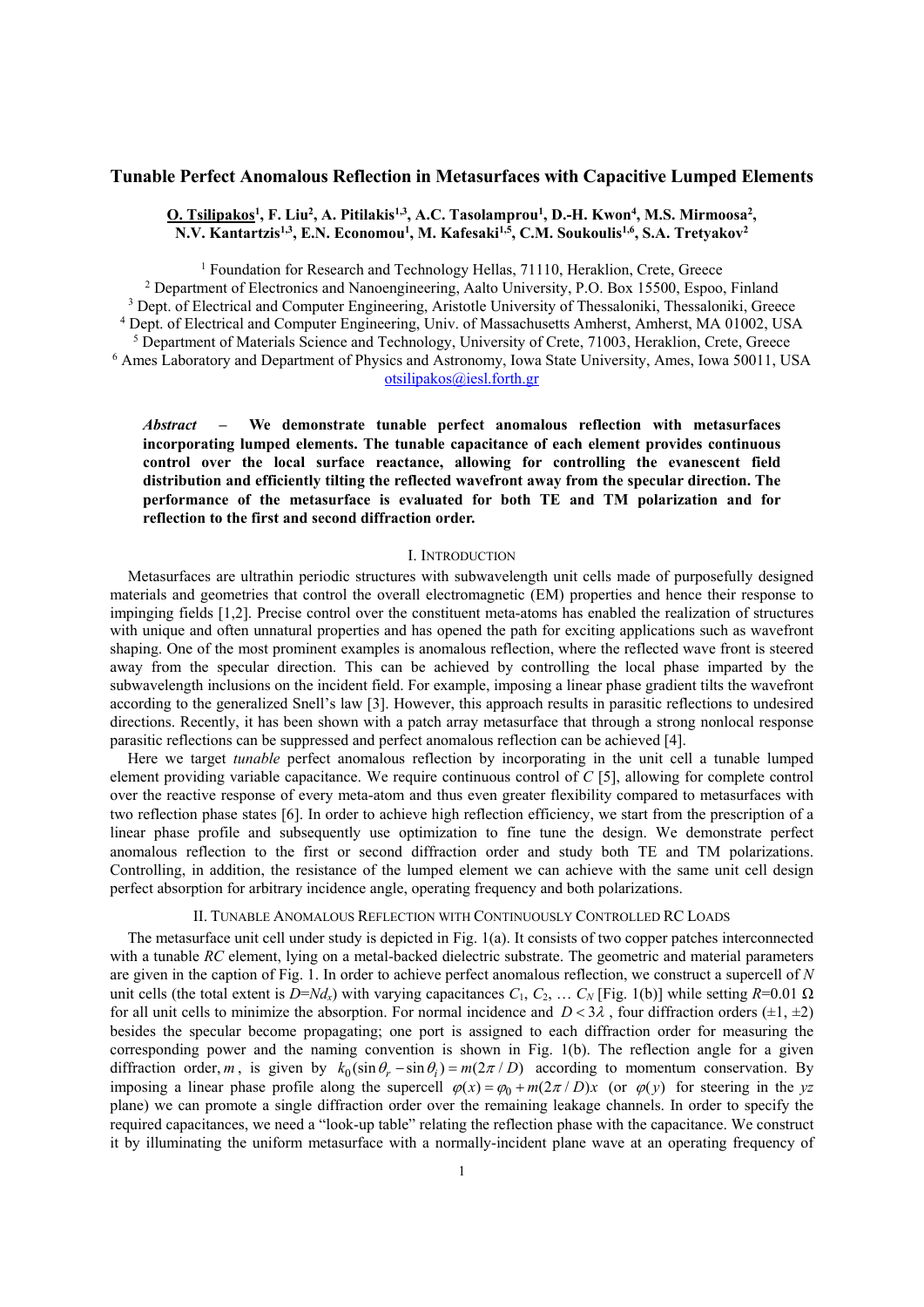5 GHz [Fig. 1(c)]. To be realistic we have limited the achievable series capacitances in the range [1, 5] pF. Even under this restriction, we access a large reflection phase span of 300 degrees while the reflection amplitude remains very close to unity (inset).



Fig. 1. (a) Metasurface unit cell: Pair of square copper patches on a metal-backed dielectric substrate (*εr*=2.2, tan*δ*=910-4) interconnected with a tunable *RC* element. The dimensions are  $d_x = d_y/2 = 9.12$  mm,  $w=8.12$  mm,  $g=1$  mm, and  $t=1.016$  mm. The metallization thickness is 17.5 µm. (b) Supercell for anomalous reflection: Port naming convention and correspondence with reflected diffraction orders for normal incidence. (c) Look-up table: Reflection phase for a uniform metasurface as a function of the capacitance of the tunable lumped element. The operating frequency is 5 GHz and the incident wave impinges at normal incidence. The corresponding reflection amplitude is included in the inset.

### *A. Incidence in xz plane – TE polarization*

We first focus on incidence in the *xz* plane and TE polarization  $(E=E_y y)$ , as shown in Fig. 1 (a). We consider a supercell consisting of  $N=8$  unit cells stacked along the *x*-axis ( $D=72.96$  mm $\sim$ 1.2 $\lambda_0$ ); for normal incidence we get  $m = \pm 1$  diffraction orders in the  $\pm 55.3^{\circ}$  directions. The supercell is effectively described by a three-port network according to Fig. 1 (b). Using the look-up table of Fig. 1 (c), we specify the capacitance of the lumped load for each of the eight unit cells. Subsequently, we extract the S-parameters corresponding to the amplitude of the reflected waves in each of the three ports. Incident power is indeed reflected to the desired diffraction order (port 3), but there is some unwanted radiation in port 2 ( $m = -1$ ) as well. We thus use optimization to further approach perfect anomalous reflection. Specifically, we seek the capacitances that maximize  $S_{31}$  (>-0.4) dB) while at the same time minimizing both  $S_{21}$  and  $S_{11}$  (<-20 dB). The values before and after optimization are:

| C(pF)    |        |        |        | <b>C</b> <sub>4</sub> |        |        |        |        |
|----------|--------|--------|--------|-----------------------|--------|--------|--------|--------|
| Initial  | 0000   | 1.3362 | .5045  | 1.6326                | 1.7709 | 1.9822 | 2.6006 | 5.0000 |
| Optimize | 1.0790 | 1.4078 | 1.5700 | 1.7000                | 1.7001 | 1.9947 | 3.8000 | 5.0000 |
|          |        |        |        |                       |        |        |        |        |

The optimized supercell suppresses radiation towards port 2 and leads to an efficiency of 98% (defined through  $|S_{31}|^2$ /sum( $|S_{x1}|^2$ ),  $x=1...3$ ) in steering a normally impinging wave towards the +55.3° direction, i.e., port 3 in Fig. 1(b). The full set of S-parameter amplitudes before and after optimization are:

|  | $\begin{bmatrix} 0.0781 & 0.2355 & 0.9245 \end{bmatrix}$ |                                                                                                                                                            | $\begin{bmatrix} 0.0980 & 0.0944 & 0.9470 \end{bmatrix}$ |  |  |
|--|----------------------------------------------------------|------------------------------------------------------------------------------------------------------------------------------------------------------------|----------------------------------------------------------|--|--|
|  |                                                          | $ S  =  0.2355 \quad 0.7961 \quad 0.3147 \left  \frac{\text{optimization}}{\text{optimization}} \right   0.0944 \quad 0.8679 \quad 0.1565 \left  \right ,$ |                                                          |  |  |
|  | $\begin{vmatrix} 0.9245 & 0.3147 & 0.0128 \end{vmatrix}$ |                                                                                                                                                            | $\begin{bmatrix} 0.9470 & 0.1565 & 0.1204 \end{bmatrix}$ |  |  |

Although the optimization goal was set for normal incidence  $(S<sub>31</sub>>-0.4$  dB), we also get improved performance for incidence from ports 2 and 3. This is also verified by the field plots in Fig. 2, which shows the scattered wavefronts for excitation from all three ports.

The same methodology can be applied for promoting beam deflection to higher diffraction orders. For instance, an  $N=17$  supercell ( $D=155$  mm $\sim$ 2.6 $\lambda_0$ ) can be used for steering a normally impinging wave towards  $\pm 22.8^\circ$  (first order, ports 3 and 2) as well as  $\pm 50.7^\circ$  (second order, ports 5 and 4). In the latter case, we start from capacitances that correspond to a linear phase profile spanning a  $0-4\pi$  range (instead of  $0-2\pi$  range for first-order anomalous reflection) along the supercell. After optimization we achieve a 96% efficiency in steering a normally impinging plane wave to the +50.7° direction (port 5):  $|S_{x1}| = [0.0917, 0.0836, 0.0806, 0.0990, 0.9425]$ ,  $x=1...5$ .

*B. Incidence in yz plane – TM polarization*